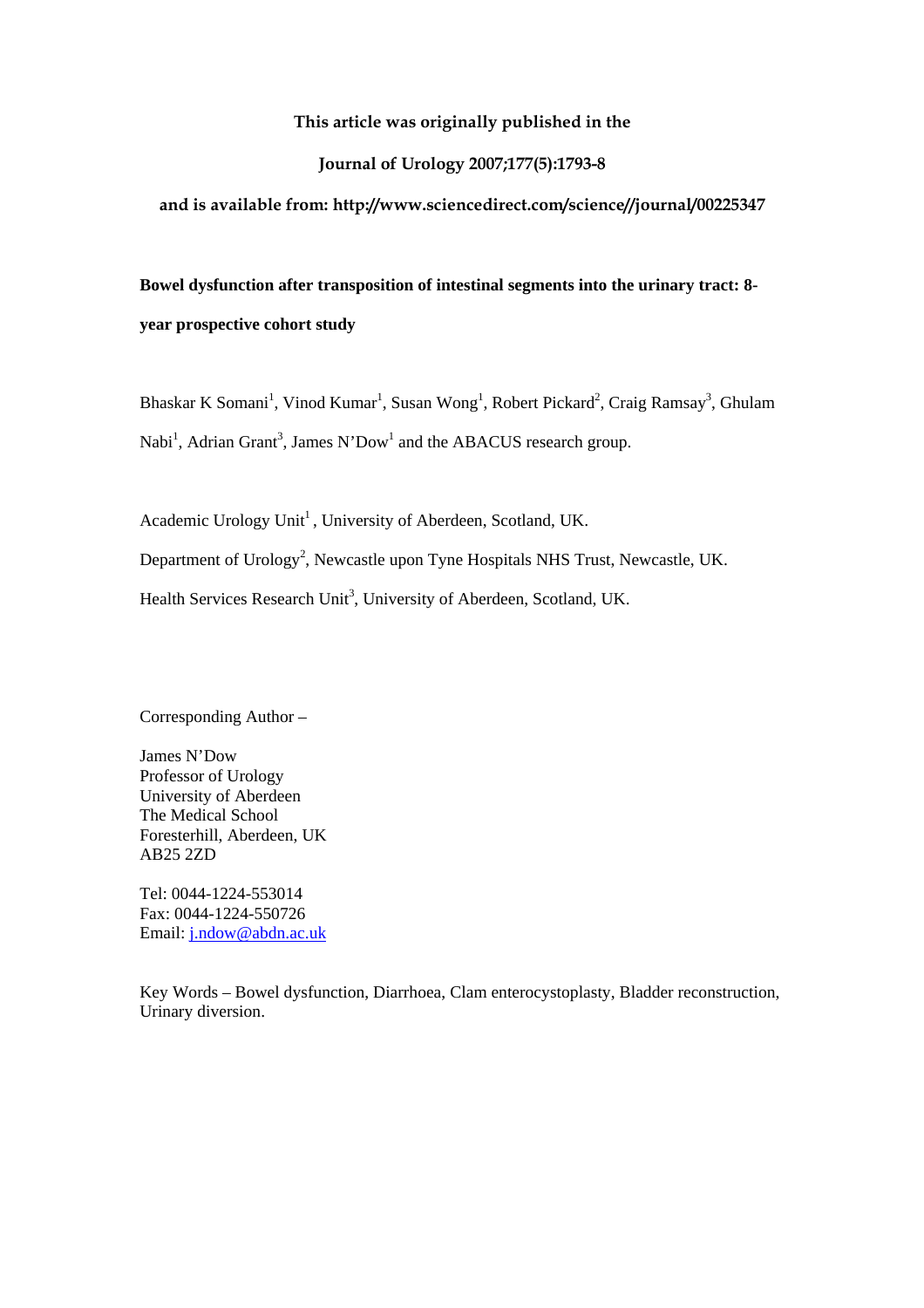## **Abstract**

**Purpose** Bowel function may be disturbed after intestinal segments are transposed into the urinary tract to reconstruct or replace the bladder. In 1997, our group were the first to report major bowel dysfunction in a cohort of such patients: up to 42% of those who were asymptomatic preoperatively describing new bowel symptoms postoperatively including explosive diarrhoea, nocturnal diarrhoea, faecal urgency, faecal incontinence and flatus leakage  $^1$ . We now describe bowel symptoms in this same cohort eight years later (2005).

**Materials and Methods** 116 patients were evaluable. Of the remaining 37 from the original report: 30 had died, five no longer wished to be involved, and two could not be traced. Patients were asked to complete postal questionnaires identical to those used in the first follow-up, assessing the severity of bowel symptoms and quality of life using two validated instruments. Responses were compared with those from the original study. The Nottingham Health Profile quality of life scores were also compared to age and sex matched norms.

**Results** 96 (83%) completed eight-year follow-up questionnaires: 43 after ileal conduit diversion (Group 1), 17 after clam enterocystoplasty for overactive bladder (Group 2), 18 after reconstructed bladder for neurogenic bladder dysfunction (Group 3), and 18 with bladder replacement for non-neurogenic causes (Group 4). High prevalence rates of bowel symptoms persisted with no statistically significant differences between the two time points. Of those with symptoms in 2005, around 50% had reported similar symptoms in 1997. Clam enterocystoplasty patients (Group 2) still reported the highest prevalence (59%) of troublesome diarrhoea with one in two on regular anti-diarrhoeal medication. They also had high rates of faecal incontinence (47%), faecal urgency (41%) and nocturnal bowel movement (18%); with high proportions reporting a moderate or severe adverse effect on work (36%), social life (50%) and sex life (43%). High rates were also reported by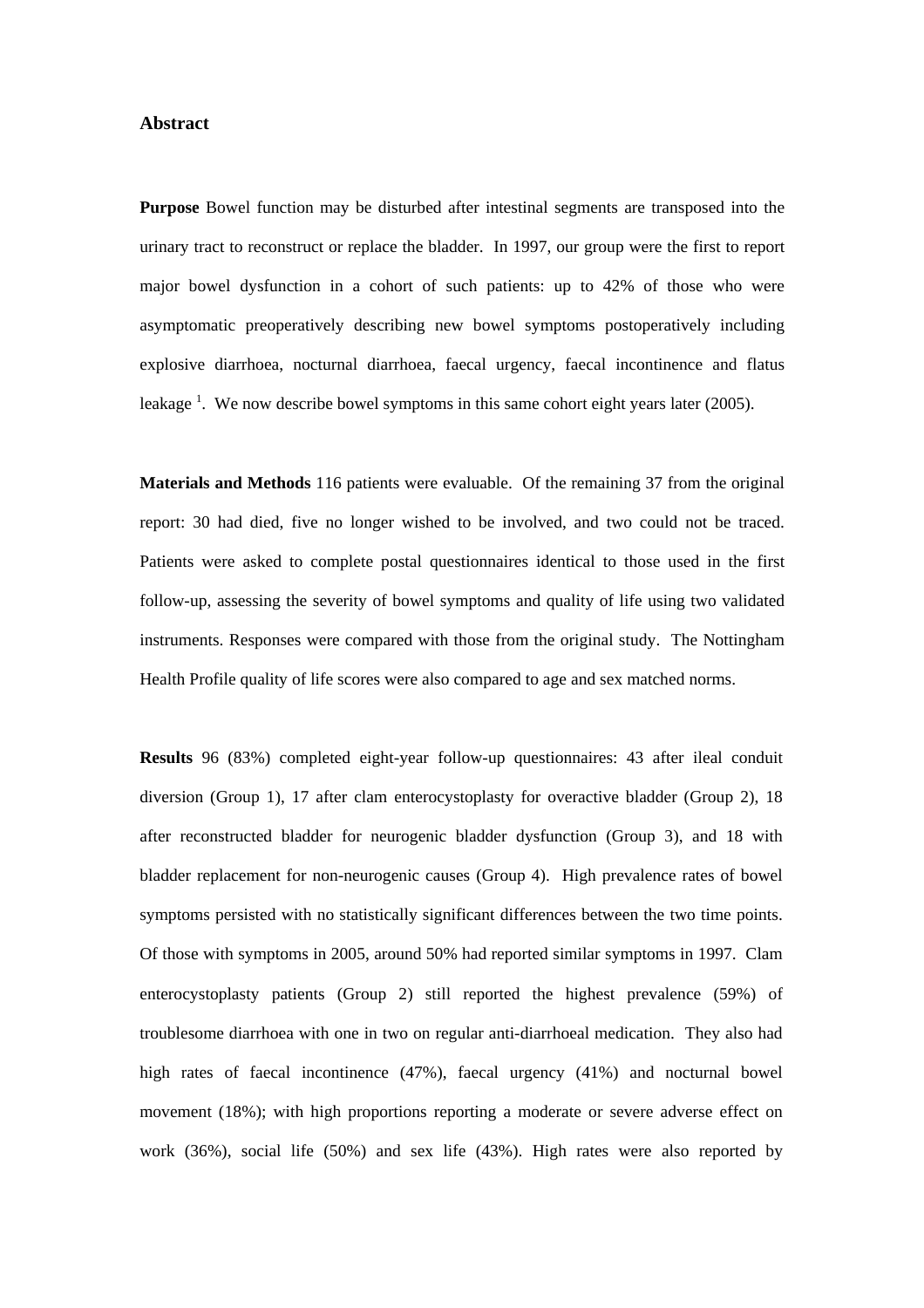neurogenic bladder dysfunction patients, including 50% with troublesome diarrhoea. This symptom was reported by 19% after ileal conduit and by 17% after bladder replacement for non-neurogenic causes. The impact of bowel symptoms on every-day activities and quality of life persisted, remaining most severe after clam enterocystoplasty, with 24% regretting undergoing the procedure because of subsequent bowel symptoms.

**Conclusions:** After more than eight years, operations involving transposition of intestinal segments continue to be associated with high rates of bowel symptoms, which impact on everyday activities. These are particularly troublesome following enterocystoplasty for overactive bladder and bladder reconstruction for neurogenic bladder dysfunction. These risks should influence patient selection and potential patients should be warned prior to surgery.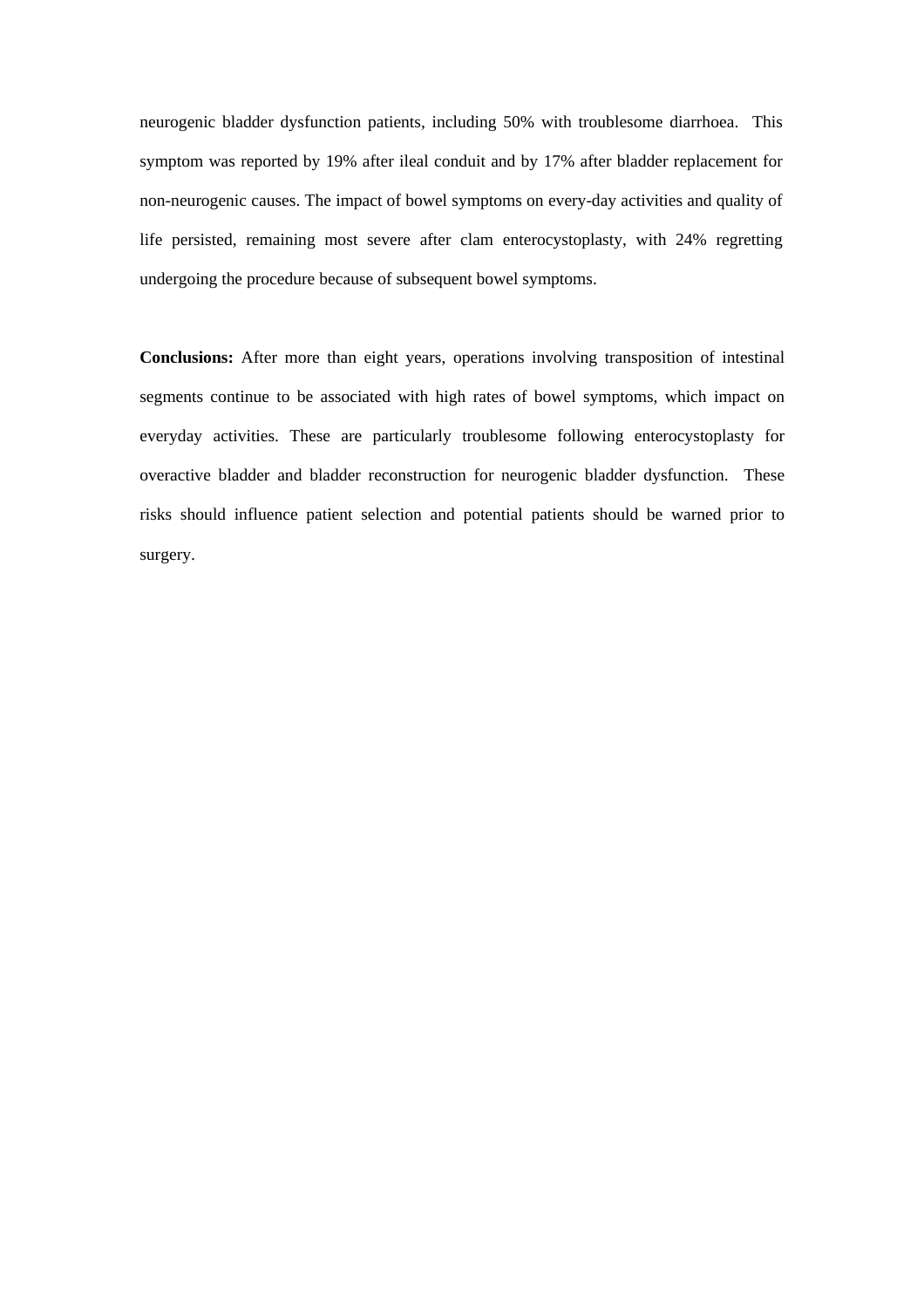#### **Introduction**:

The ideal choice of how to replace or improve the function of the lower urinary tract, when it has to be removed or when it has been rendered useless or dangerous by disease remains controversial. The current available solutions all involve using intestine. They range from: (i) urinary diversion (either conduit diversion or continent diversion), (ii) reconstruction of the bladder to (iii) replacement of the bladder with various intestinal segments. In the UK, approximately 2500 such procedures are carried out each year (http://www.hesonline.nhs.uk). The main indications for performing one of these procedures are bladder cancer, neurogenic bladder dysfunction, detrusor over-activity and chronic inflammatory disorders of the bladder (interstitial cystitis, tuberculosis, and schistosomiasis). Muscle invasive bladder cancer is now the commonest indication in the UK. Implications for the patient are profound irrespective of the operation chosen since most will develop significant problems after surgery that impair their quality of life  $2, 3$ . Patients make significant calls on health service resources in terms of both long-term adverse effects and the requirement for stoma care and intermittent catheterisation  $2-4$ . A particularly distressing consequence of using ileal or colonic segments for this purpose is altered bowel habit, typically including loose stool, increased flatus and bowel urgency<sup>5</sup>.

A number of possible aetiological factors for bowel dysfunction have been suggested including bile acid malabsorption, reduced intestinal transit times and interruption of the ileal break mechanism 5-9. To investigate the prevalence and severity of the problem we instigated a longitudinal cohort study of patients who had had transposition of intestinal segments into the urinary tract, and eight years ago we reported the results at a minimum follow up of 30 months. The main finding was that 42% of patients developed new bowel symptoms that were most common and most severe after bladder reconstruction (clam enterocystoplasty) for detrusor overactivity (54% of patients) with a high incidence of nocturnal bowel movement (18%), flatus leakage (29%), faecal urgency (39%), and faecal incontinence (32%). The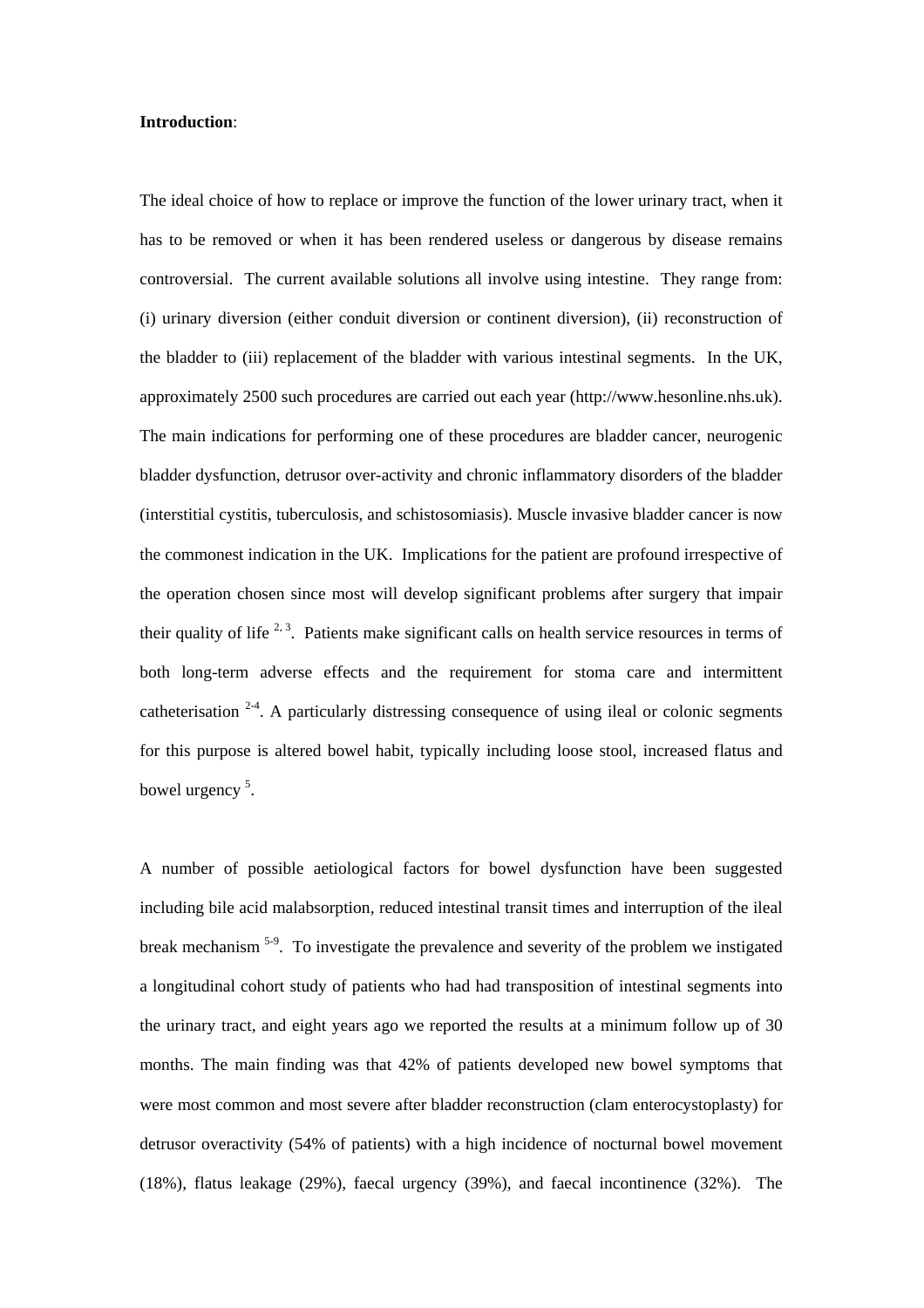severity of bowel symptoms in this group led a third of patients to state that they regretted having the operation  $\frac{1}{1}$ .

We now report on a further assessment of this patient cohort eight years later with a minimum follow up of 10 years following surgery. The study had the following aims in respect of bowel dysfunction after reconstructive surgery:

1. To describe long-term progression or regression within individuals over time;

2. To determine whether overall prevalence rates and severity change with time after surgery;

3. To assess the long-term impact on every day activities and quality of life;

4. To determine whether the patterns of symptoms associated with particular sub-types of surgery and patient groups change over time.

#### **Material & Methods**:

Approval was secured from the Newcastle and North Tyneside Local Research Ethics Committee and the study was sponsored by Newcastle upon Tyne Hospitals NHS Trust and the University of Aberdeen.

## Census of cohort

We checked hospital records and death registers to identify members of the original 153 cohort participants who had died. Follow up status and current address of the remaining participants were then established from hospital records.

#### Definition of the cohort

In line with our previous report, patients were classified into four procedure groups: 1, ileal conduit diversion ( $n = 43$ ); 2, bladder reconstruction (clam enterocystoplasty) for idiopathic detrusor overactivity ( $n = 17$ ); 3, bladder reconstruction for neurogenic bladder dysfunction (n  $= 18$ ); and 4, bladder replacement for a non-neuropathic condition (n=18).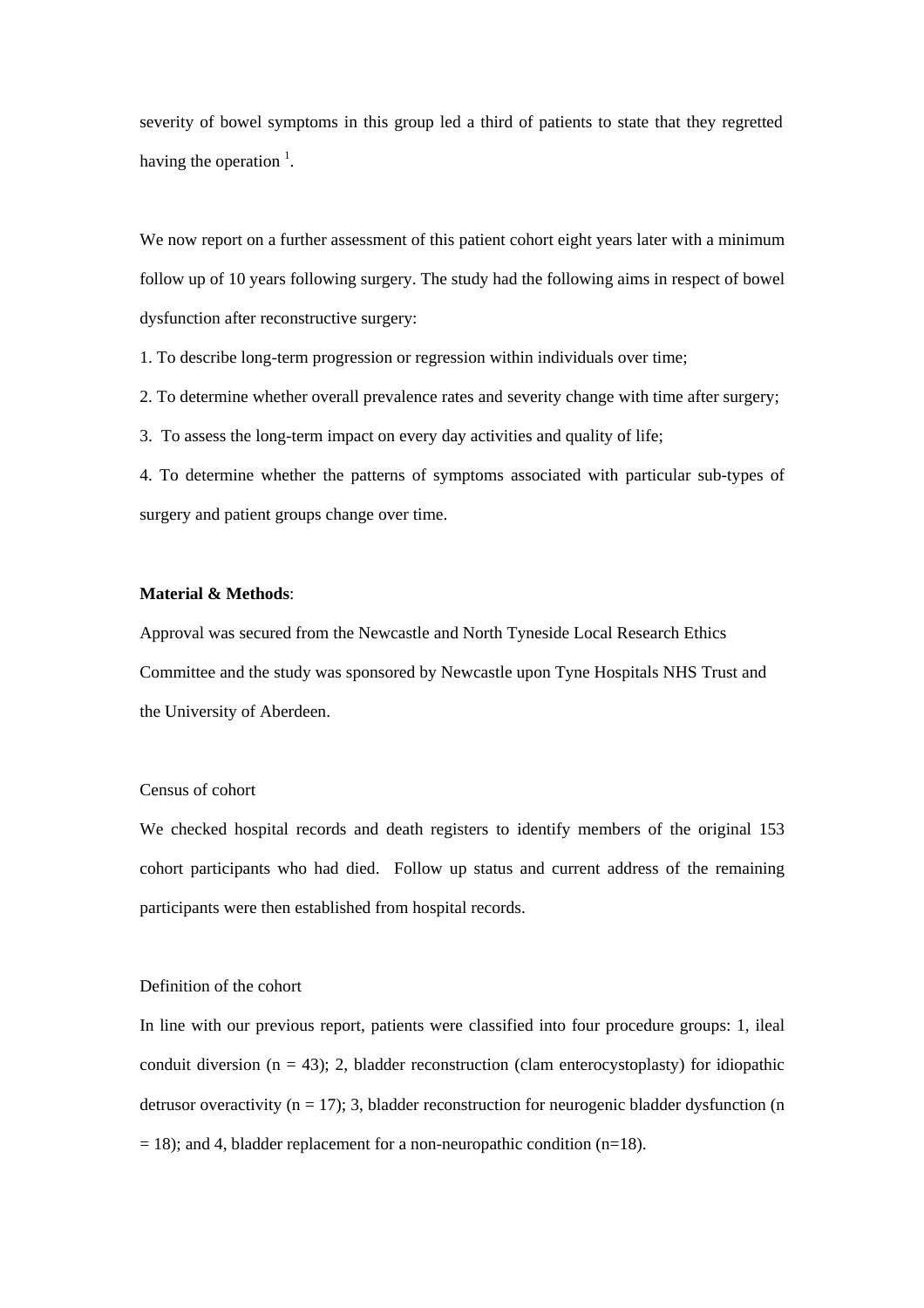For patients with detrusor overactivity having a clam enterocystoplasty (Group 2), 25 cm of terminal ileum was used. 13 patients in Group 3 had a standard clam enterocystoplasty using 25 cm of terminal ileum whilst the remaining 13 patients were reconstructed using a 30 cm ileocaecal segment on average. For patients in Group 4, 25 patients had an ileocecal segment  $(i$ leum – 20 cm; ascending colon – 20 cm), two patients had an ileal segment and one patient was reconstructed using colon only.

## Questionnaires

Each living cohort member was sent a bowel symptom questionnaire and generic quality of life questionnaire (Nottingham Health Profile; NHP) for self-completion; these had the same format as the previous study  $1$  to allow direct comparison over time. The symptom questionnaire included items on frequency of defecation, stool consistency, nocturnal diarrhoea, flatus leakage, faecal urgency and incontinence, and explosive diarrhoea. For the purposes of this study, more than two loose or watery bowel movements daily or any daily loose bowel movements daily whilst on anti-diarrhoeal medication was regarded as abnormal. The impact of bowel symptoms on work, social life, and sex life was also evaluated using a separate questionnaire  $<sup>1</sup>$ .</sup>

The NHP is a validated self-administered questionnaire designed to measure individual perceived health status  $10$ . It has six sections dealing with sleep, energy, emotional reactions, social isolation, physical mobility and pain. Each score has a minimum value of 0 - no perceived problems or difficulties in this area - and a maximum value of 100 - highest level of difficulty. As is common in measures of reported morbidity, scores on the NHP in 'normal' populations have been found to vary with age and sex. To allow comparison of our findings with a 'normal' population who had not had reconstructive surgery, we used age and sex matched norms for the NHP, based on aggregated data from 5 random samples representing more than  $6,500$  Britons<sup>11</sup>. An independent researcher (BS) who was not a member of the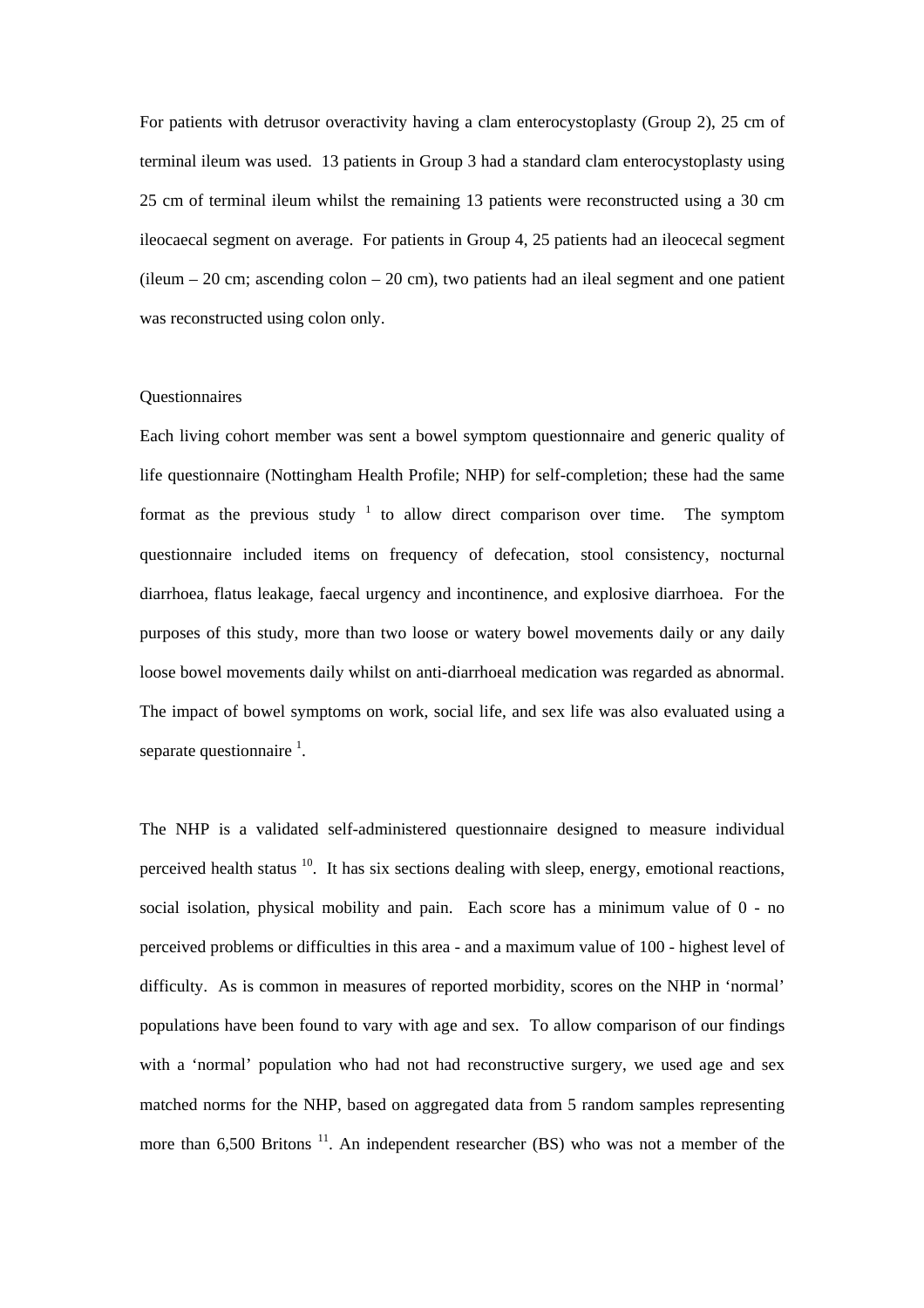surgical team treating the patients nor involved in the original study analysed the postal questionnaire survey.

#### Statistical analysis

Simple descriptive statistics were used to display differences between surveys. Differences between bowel symptoms at both time points were tested using McNemar's test. For the comparison of within patient NHP scores a paired t-test was used. A significance level of 5% was used for all tests.

## **Results**:

Thirty (19.6%) of the original cohort were found to have died between 1997 and 2005. The progress on the remaining 123 is detailed in the flow chart (Fig 1). Within patient changes in prevalence of bowel symptoms are shown in Table 1; a summary of bowel symptoms reported in 1997 and then in 2005 is presented in Table 2; and impact on social, sex and work life is summarised in Table 3. The indications for surgery for the four groups were described in our previous publication<sup>1</sup>.

## *Within patient change in prevalence of bowel symptoms*

Data describing each of the five main bowel symptoms were available at both time points for between 45 and 90 participants (Table 1). Between 55% (flatus leak) and 24% (bowel opening at night) had bowel symptoms at one or both time points. There were no statistically significant differences between the two time points in the numbers who had symptoms. Of those with symptoms in 2005, the proportions who had also had the symptom in 1997 was around 50%, although this estimate did vary non-significantly between the symptoms. There was no correlation between length of bowel segment used and degree of bowel dysfunction.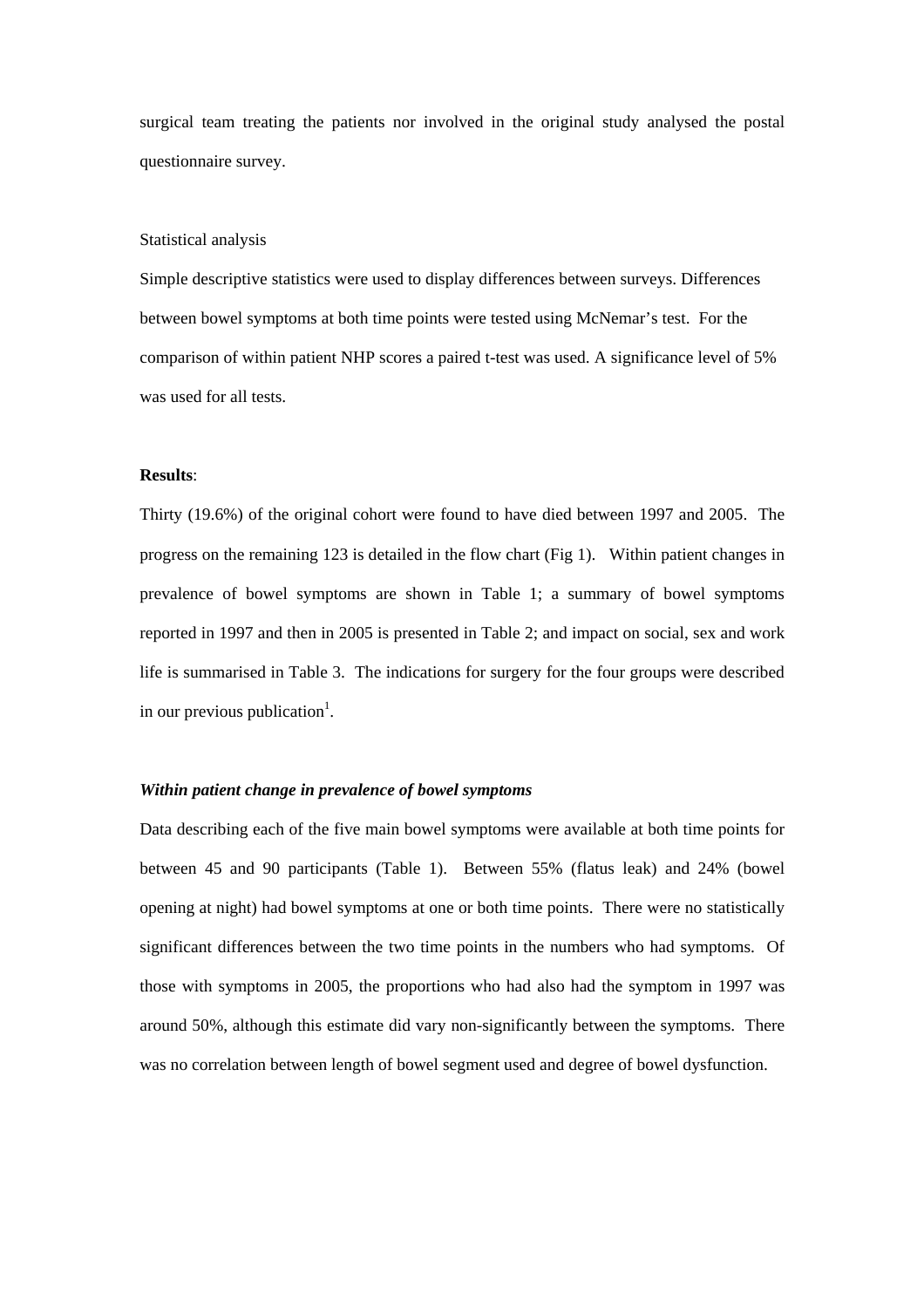#### *Prevalence of bowel symptoms amongst all respondents in the four patient groups*

There were no significant differences in the patterns of symptoms between the two time points, with the high prevalence rates observed at the first follow-up persisting after eight years (Table 2).Again, patients with a clam enterocystoplasty for bladder over-activity (Group 2) reported markedly high incidence of diarrhoea (59%; 10/17), flatus leakage (41%;  $7/17$ ), faecal urgency  $(41\%; 7/17)$ , explosive diarrhoea  $(46\%; 6/13)$ , nocturnal bowel movement (18%; 3/17), and faecal incontinence (47%; 8/17): 24% regretted having had surgery because of bowel symptoms they associated with their operation.

Patients who underwent bladder reconstruction because of neurogenic bladder dysfunction (Group 3) also continued to report high rates of troublesome bowel symptoms: diarrhoea (50% 9/18), flatus leakage (72%; 13/18), and faecal urgency (53%; 9/17). 18% (3/17) regretted having had surgery because of bowel symptoms they associate with their operation.

Although bowel dysfunction symptoms were still reported in Group 1 (ileal conduit diversion) and Group 4 (bladder replacement for non-neuropathic causes) at rates similar to those observed in 1997, patients in these groups were less affected than Groups 2 and 3 (Table 2). None of the 18 in Group 4 and 5% (2/42) in Group 1 regretted having had surgery. The number of patients managed with oral anti-diarrhoeal medications were as follows: group 1 (n = 10), group 2 (n = 4), group 3 (n = 6) and group 4 (n = 5).

## *Impact of bowel symptoms on social, work and sex life*

There was little evidence of a change in the impact of bowel symptoms on aspects of everyday life. Patients with a clam enterocystoplasty for bladder over-activity (Group 2) reported the highest impact on social life (50%; 8/16), work life (36%; 5/14) and sex life (43%; 6/14). Patients with bladder reconstruction for neurogenic bladder dysfunction (Group 3) were the next most affected with about a third reporting moderate or severe impact on their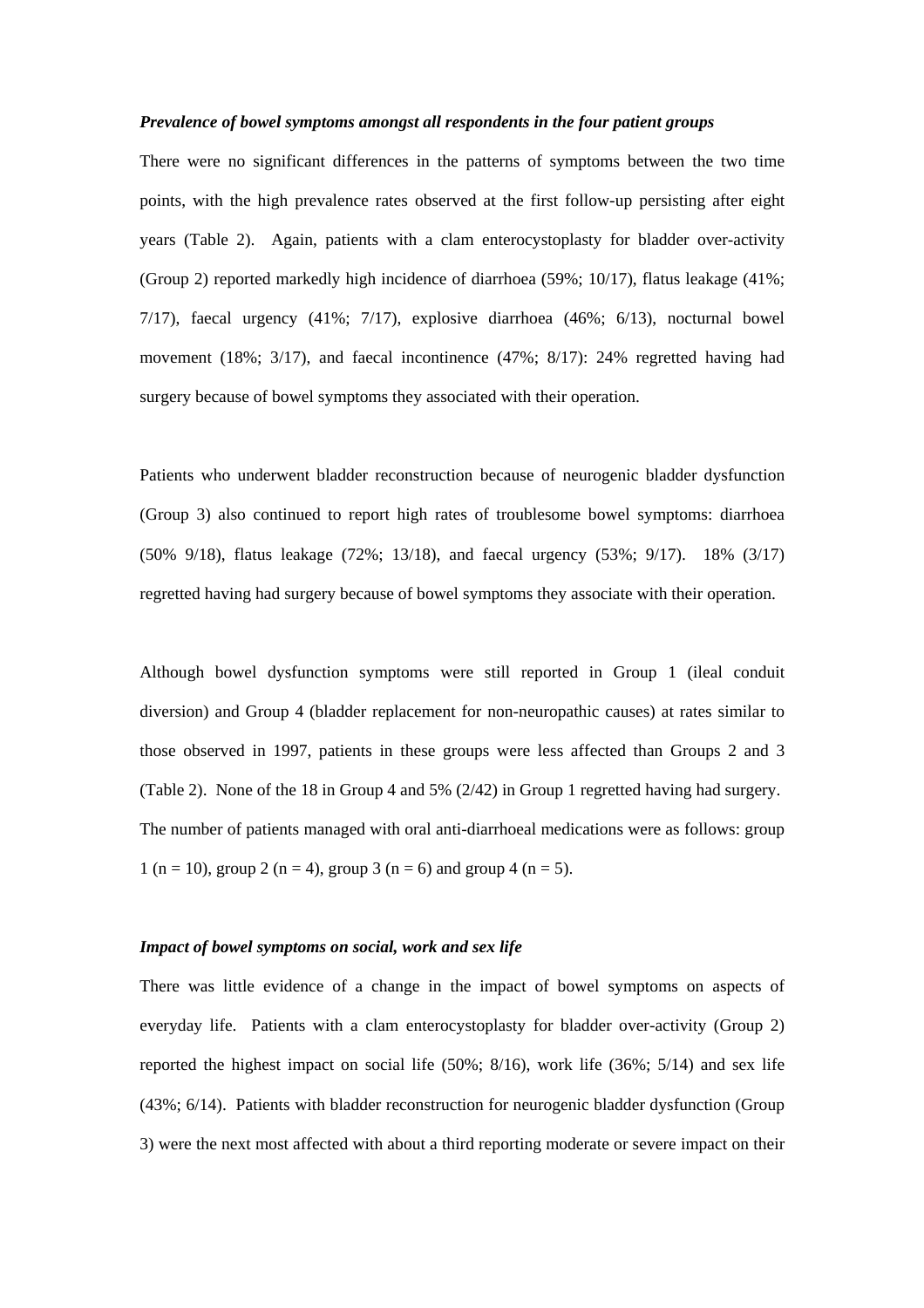social, work and sex life. Groups 1 and 4 were the least affected (comparable rates around 15%; Table 3).

#### *Impact on overall Quality of life*

Figure 2 summarises the scores for the six components of the NHP at the two time points for the four groups (high scores indicate poorer quality of life). Patients with a clam enterocystoplasty for bladder over-activity (Group 2) and those with bladder reconstruction for neurogenic bladder dysfunction (Group 3) continued to report a poorer quality of life than those in Groups 1 and 4, and significantly worse than age and sex matched norms. Whilst the mean scores in Groups 1, 3 and 4 tended to be higher (poorer) in 2005, none of these differences was statistically significant. The mean scores for patients with clam enterocystoplasty for bladder over-activity (Group 2) were improved in all domains, but these differences were statistically significantly only in the domains of energy and emotion (energy:  $p=0.02$ ; emotion:  $p=0.041$ ). The quality of life scores of ileal conduit diversion patients (Group 1) and non-neurogenic bladder reconstruction patients (Group 4) were similar to age and sex norm scores.

## **Discussion**:

#### *Principal findings and meaning of the study*

The results of this study show that altered bowel habit persists in the long term following transposition of segments into urinary tract. Despite more than ten years elapsing since surgery, operations involving transposition of intestinal segments continue to be associated with high rates of bowel symptoms, which negatively impact on everyday activities. These symptoms are particularly troublesome following enterocystoplasty for overactive bladder and bladder reconstruction for neurogenic bladder dysfunction with more than half of all such patients reporting diarrhoea. Both groups also continued to report troublesome diarrhoeaassociated symptoms including faecal urgency, explosive diarrhoea, nocturnal bowel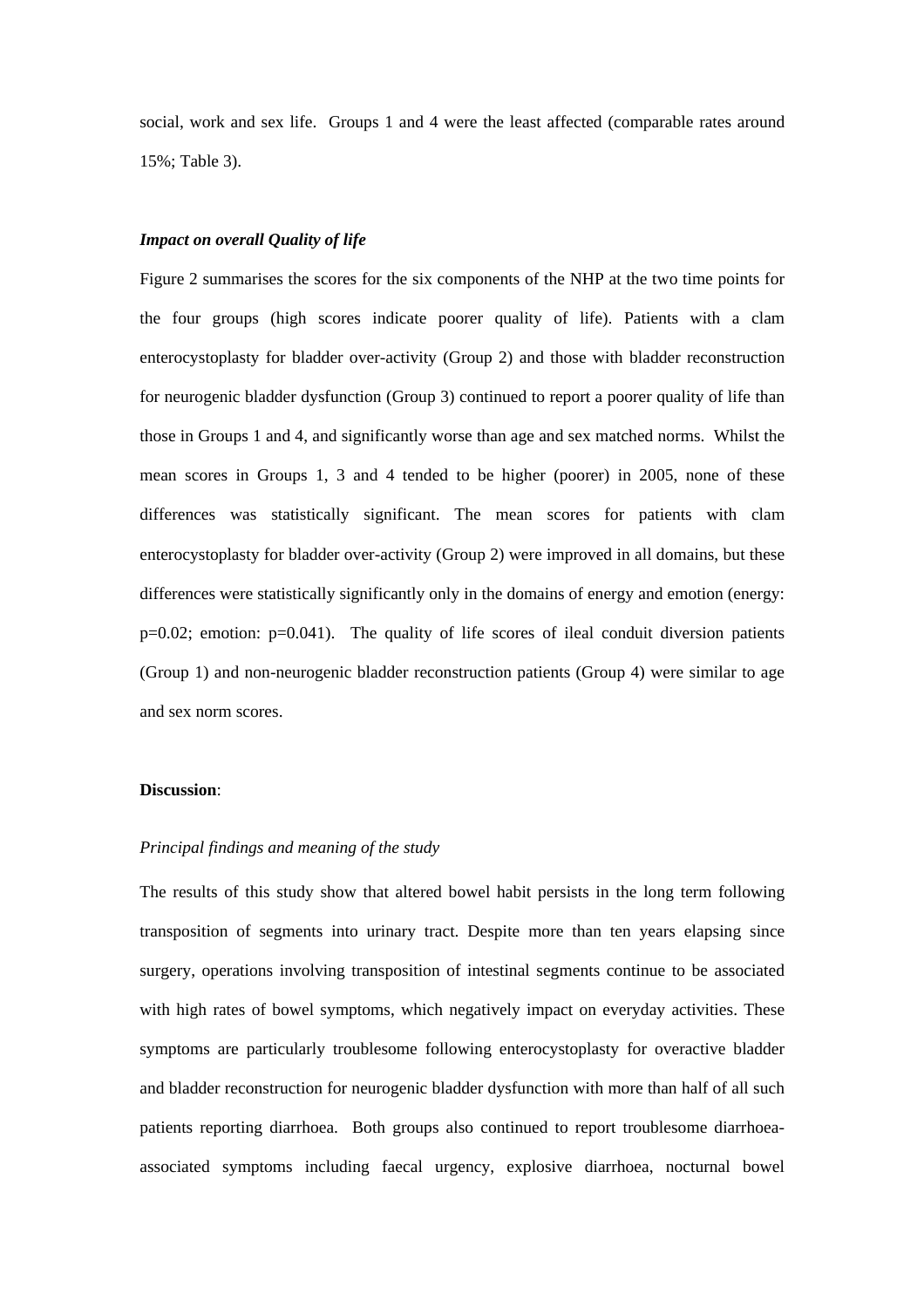movements and faecal incontinence. Since the last report, there has been no significant improvement in overall bowel symptoms in these two groups with 24% of clam enterocystoplasty patients and 18% of neurogenic bladder dysfunction patients regretting having surgery as a result. As when first assessed eight years previously, ileal conduit diversion patients and bladder replacement patients for non-neurogenic causes were less troubled with bowel dysfunction, although a substantial minority still had problems. This study also showed that bowel symptoms continue to have a detrimental impact on patients' every-day social, work and sex life; the clam enterocystoplasty patients being most affected followed by patients with neurogenic bladder dysfunction. Clam enterocystoplasty patients (Group 2) and neurogenic bladder dysfunction patients (Group 3) also reported the poorest overall quality of life scores.

#### *Strengths and limitations of the study*

The validity of our findings and strength of the study is its prospective design with long follow-up. This allowed prevalence rates to be estimated within circumscribed populations of patients at two time points; by using the same instruments, symptom changes could be tracked within individuals over time. As would be expected given the nature of the underlying problems, a high proportion of the original cohort (19.6%) had died. The response rate amongst survivors was high (83%), despite the long period between the two assessments protecting the generalisability of the findings. The main limitation is the size of the subgroups of cohort and hence the lack of precision around estimates of differences over time or between groups. In making comparisons of prevalence between the two time points, we chose to concentrate on within-patient analyses (Table 1), as these are least prone to bias. However, this further reduced the sample size as data from both 1997 and 2005 were not available for all participants. A consequence of the limited sample size is that we may have falsely ascribed real differences to chance. Nevertheless, the patterns of results seen at the first follow-up have persisted and this provides some protection from this. Follow-up was through postal questionnaires. A possible disadvantage is that this approach might have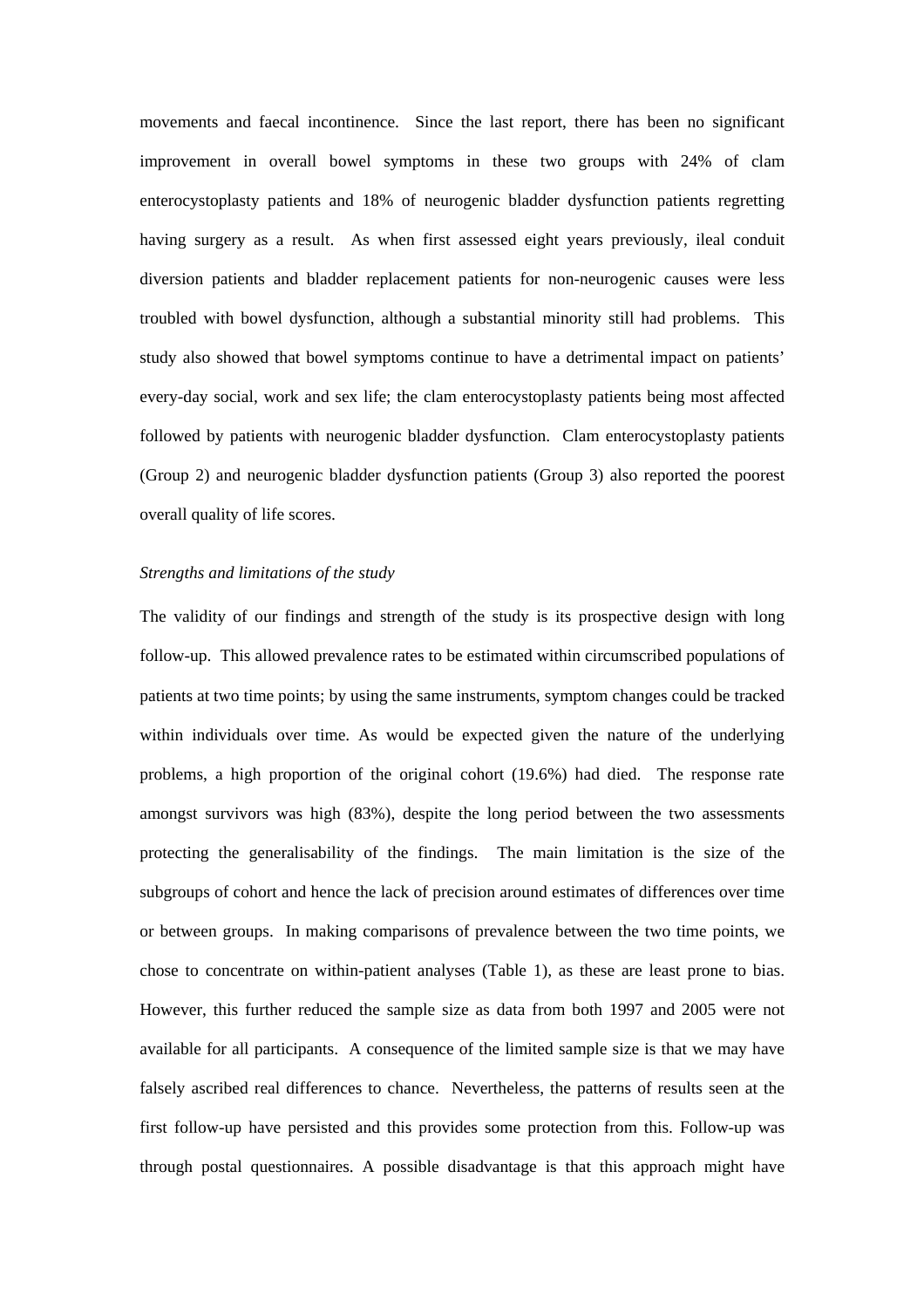missed aspects of morbidity that would have been identified at a face-to-face assessment. However, using postal questionnaires avoided bias introduced by the presence of a clinician. To further ensure that 'clinician bias' was avoided, all aspects of the study were undertaken by people who had no involvement in past or current clinical care. The main reasons for choosing to use the NHP again, despite the fact that it is now less commonly used than some other health status measures, is that it is validated, it performed well at the first assessment, and, most importantly, it allowed within patient comparison over time.

A potential limitation is that we cannot simply assume that transposing bowel segments into the urinary tract is a cause of the bowel dysfunction. What can be said is that there are strong associations between particular subgroups and a higher risk of diarrhoea. A plausible alternative explanation for patients with neurogenic bladder dysfunction is that the underlying neurological abnormality, which is known to affect the gastrointestinal tract such as in Spina bifida patients, may have contributed to the symptoms. For patients having clam enterocystoplasty for overactive bladder, there is evidence that such patients have a higher incidence of irritable bowel syndrome and therefore are at an increased risk of bowel dysfunction after transposed intestinal segment surgery 12.

# *Strengths and weaknesses in relation to other studies, discussing particularly any differences in results*

Our group recently reported a comprehensive systematic review of published research on bowel dysfunction after transposed intestinal segment surgery. We found few high quality studies, with most reports being retrospective, tending to report only diarrhoea and not the potentially more troublesome diarrhoea-associated symptoms described in this study  $2^{2}$ ,  $13$  in their group of clam enterocystoplasty patients for detrusor over-activity reported impaired outcome even though irritative bladder symptoms improved with surgery and concluded that this was due to long-term complications such as urinary tract infections and bowel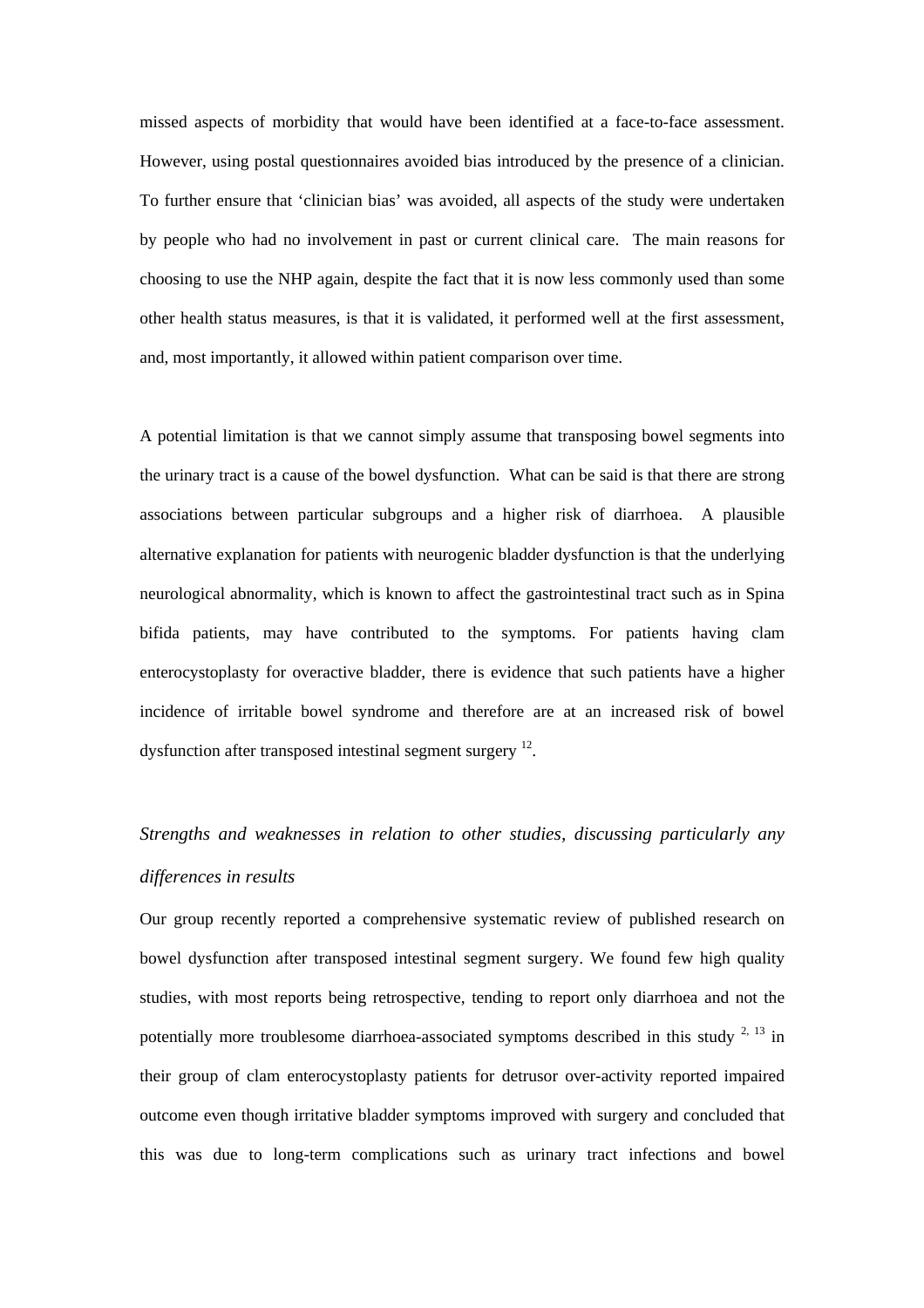dysfunction. Singh and Thomas 14 compared 69 patients who had neurogenic bladder dysfunction with 44 patients who did not, and reported that 30% had long-term bowel dysfunction in both groups. Henningsohn et al  $^{15, 16}$  reported diarrhoea and faecal leakage in 30% and 9% of cystectomy patients respectively 11 years after surgery. The same group also reported moderate to severe distress due to bowel symptoms in 22% of ileal conduit diversion patients, 21% of continent diversion patients, and 14% of bladder replacement patients 15.

### *Implications of the findings*

 This study offers for the first time reliable insight into not only the likelihood of developing bowel symptoms after intestinal transposition surgery but also the chances of symptoms persisting for some years after surgery. It has shown that bowel symptoms continue to have a major impact on many patients' lives that persists long after the surgery. Some types of patients, particularly those whose underlying condition is benign appear to be at particularly high risk and this raises questions about when intestinal transpositional surgery is appropriate in these groups. For all potential patients, our findings will allow better informed consent and help in the decision-making process for patients.

The nature of the problem that led to surgery in the first place is likely to influence the impact of bowel symptoms and this should be taken into account in interpreting these results. There might, for example, be a disproportionate effect on patients with a neurological problem. Patients with clam enterocystoplasty for bladder overactivity (a benign condition not associated with physical disability) might have the expectation of normality after surgery and hence the perceived impact on quality of life might be greater. The impact could also reflect a patient's adjustment to his or her own emotions and circumstances over time. The amount of distress depends not only on symptom frequency, duration and intensity  $17$  but also on coping ability. Coping ability in turn is influenced by age and personality, future expectations, lifestyle, attitude and co-existing symptoms. Enhanced counselling might therefore lessen the impact of bowel dysfunction on patients' social life, work life, sex life and quality of life.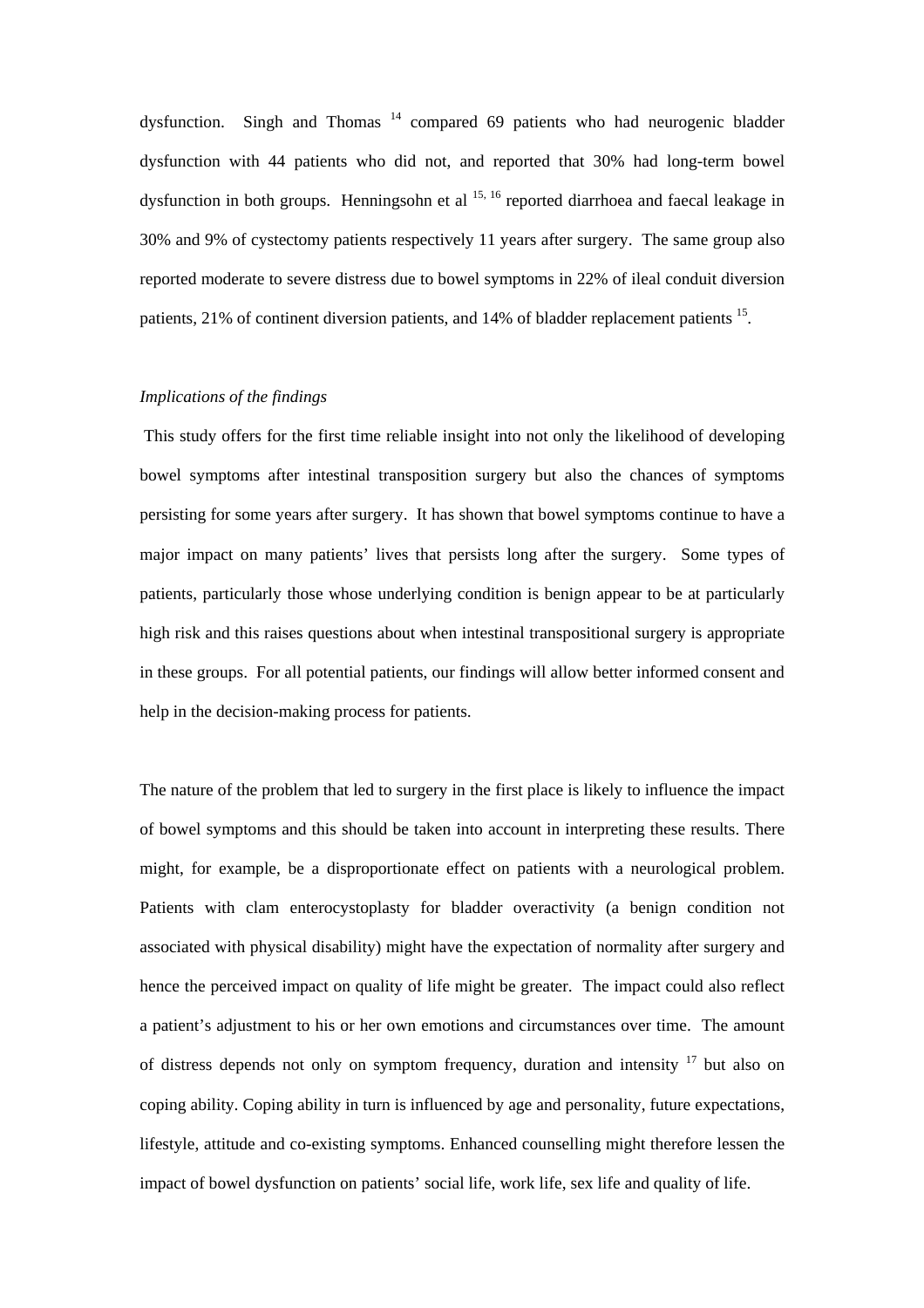# *Unanswered questions and future research*

While bile acid malabsorption and decreased intestinal transit time may be important factors in the development of bowel dysfunction after ileal or ileocaecal reconstruction, it is clear that they are not the only important contributing factors in patients with clam enterocystoplasty for overactive bladder. If they were, we would have expected such patients to have a lower incidence of bowel disturbance compared with those who underwent ileocaecal reconstruction. Therefore, the higher incidence of bowel dysfunction in patients with overactive bladder suggests an underlying predisposition that may be exacerbated by alterations in bile acid metabolism and intestinal transit time. That will certainly be the case in patients with neurogenic bladder dysfunction. There is a recognised association between overactive bladder and irritable bowel syndrome in up to 30% of patients supporting the hypothesis that there is an intrinsic disorder of smooth muscle in bladder and colorectum or in the nerve supply to the bladder and gastrointestinal tract  $18-21$ . That said, the reasons why some patients develop troublesome bowel symptoms and others do not remain unclear. Due to the potential risk of recall bias with the original study eight years ago, it has not been possible to gain insights into potential at risk factors prior to surgery within the four clinical groups. Future studies should at least be protocol driven prospective studies, and the impact of better pre-operative counselling on outcomes and quality of life should be assessed.

## **Conclusion**:

Patients considering bladder surgery involving transposition of intestinal segments into the urinary tract should be warned of the long-term risk of bowel dysfunction especially those with an overactive bladder or neurogenic bladder dysfunction. Only by better selection and improved counselling can the adverse impact on social functioning and overall quality of life be lessened. Patients should be warned that troublesome bowel symptoms commonly persist amongst those who develop bowel symptoms after surgery.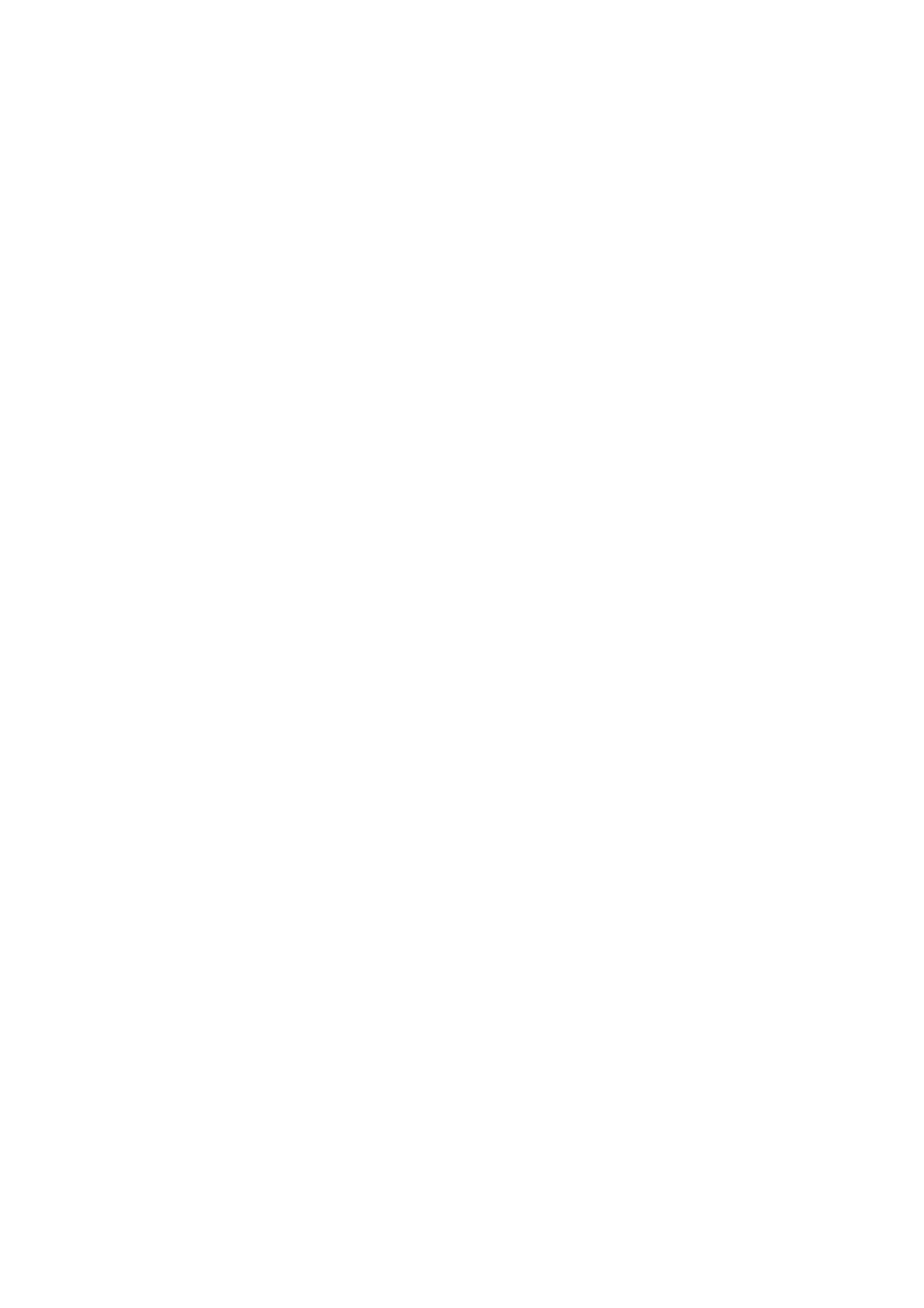## **REFERENCES**

- 1. N'Dow, J., Leung, H. Y., Marshall, C., Neal, D. E.: Bowel dysfunction after bladder reconstruction. J Urol, **159:** 1470, 1998
- 2. Nabi, G., Yong, S. M., Ong, E., McPherson, G., Grant, A., N'Dow, J.: Is orthotopic bladder replacement the new gold standard? Evidence from a systematic review. J Urol, **174:** 21, 2005
- 3. Yong, S. M., Dublin, N., Pickard, R., Cody, D. J., Neal, D. E., N'Dow, J.: Urinary diversion and bladder reconstruction/replacement using intestinal segments for intractable incontinence or following cystectomy. Cochrane Database Syst Rev, **(1):** CD003306, 2003
- 4. Weijerman, P. C., Schurmans, J. R., Hop, W. C., Schroder, F. H., Bosch, J. L.: Morbidity and quality of life in patients with orthotopic and heterotopic continent urinary diversion. Urology, **51:** 51, 1998
- 5. Riddick, A. C., Turner, W. H., Mills, R. D.: Bowel function after urinary diversion. World J Urol, **22:** 210, 2004
- 6. Spiller, R. C., Trotman, I. F., Adrian, T. E., Bloom, S. R., Misiewicz, J. J., Silk, D. B.: Further characterisation of the 'ileal brake' reflex in man--effect of ileal infusion of partial digests of fat, protein, and starch on jejunal motility and release of neurotensin, enteroglucagon, and peptide YY. Gut, **29:** 1042, 1988
- 7. Lin, H. C., Zhao, X. T., Wang, L., Wong, H.: Fat-induced ileal brake in the dog depends on peptide YY. Gastroenterology, **110:** 1491, 1996
- 8. Durrans, D., Wujanto, R., Carroll, R. N., Torrance, H. B.: Bile acid malabsorption: a complication of conduit surgery. Br J Urol, **64:** 485, 1989
- 9. Barrington, J. W., Fern-Davies, H., Adams, R. J., Evans, W. D., Woodcock, J. P., Stephenson, T. P.: Bile acid dysfunction after clam enterocystoplasty. Br J Urol, **76:** 169, 1995
- 10. McDowell, I. and Newell, C.: General health measurements. In: Measuring Health: A Guide to Rating Scales and Questionnaires. New York: Oxford University Press, pp. 285-290, 1987.
- 11. Hunt, S. M., McKenna, S. P. and McEwen, J.: The Nottingham Health Profile User's Manual. Manchester, England: Galen Research, 1993.
- 12. Cukier, J. M., Cortina-Borja, M., Brading, A. F.: A case-control study to examine any association between idiopathic detrusor instability and gastrointestinal tract disorder, and between irritable bowel syndrome and urinary tract disorder. Br J Urol, **79:** 865, 1997
- 13. Hasan, S. T., Marshall, C., Robson, W. A., Neal, D. E.: Clinical outcome and quality of life following enterocystoplasty for idiopathic detrusor instability and neurogenic bladder dysfunction. Br J Urol, **76:** 551, 1995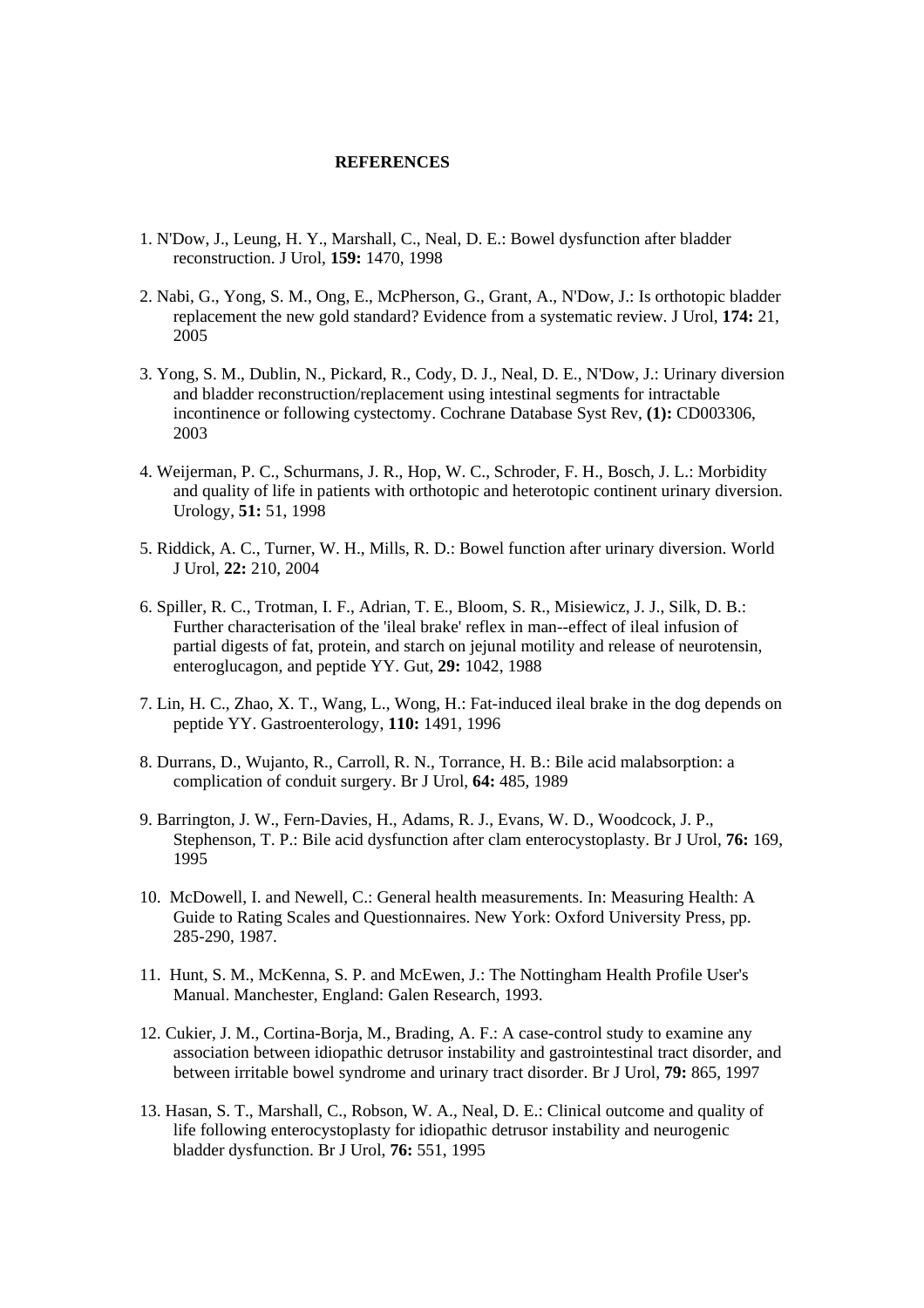- 14. Singh, G. and Thomas, D. G.: Bowel problems after enterocystoplasty. Br J Urol, **79:** 328, 1997
- 15. Henningsohn, L., Wijkstrom, H., Pedersen, J., Ahlstrand, C., Aus, G., Bergmark, K., et al: Time after surgery, symptoms and well-being in survivors of urinary bladder cancer. BJU Int, **91:** 325, 2003
- 16. Henningsohn, L., Wijkstrom, H., Dickman, P. W., Bergmark, K., Steineck, G.: Distressful symptoms after radical cystectomy with urinary diversion for urinary bladder cancer: a Swedish population-based study. Eur Urol, **40:** 151, 2001
- 17. Steineck, G., Bergmark, K., Henningsohn, L., al-Abany, M., Dickman, P. W., Helgason, A.: Symptom documentation in cancer survivors as a basis for therapy modifications. Acta Oncol, **41:** 244, 2002
- 18. Moore, K. H. and Sutherst, J. R.: Response to treatment of detrusor instability in relation to psychoneurotic status. Br J Urol, **66:** 486, 1990
- 19. Whorwell, P. J., Lupton, E. W., Erduran, D., Wilson, K.: Bladder smooth muscle dysfunction in patients with irritable bowel syndrome. Gut, **27:** 1014, 1986
- 20. Thorpe, A. C., Roberts, J. P., Williams, N. S., Blandy, J. P., Badenoch, D. F.: Pelvic floor physiology in women with faecal incontinence and urinary symptoms. Br J Surg, **82:**  173, 1995
- 21. Thorpe, A. C., Williams, N. S., Badenoch, D. F., Blandy, J. P., Grahn, M. F.: Simultaneous dynamic electromyographic proctography and cystometrography. Br J Surg, **80:** 115, 1993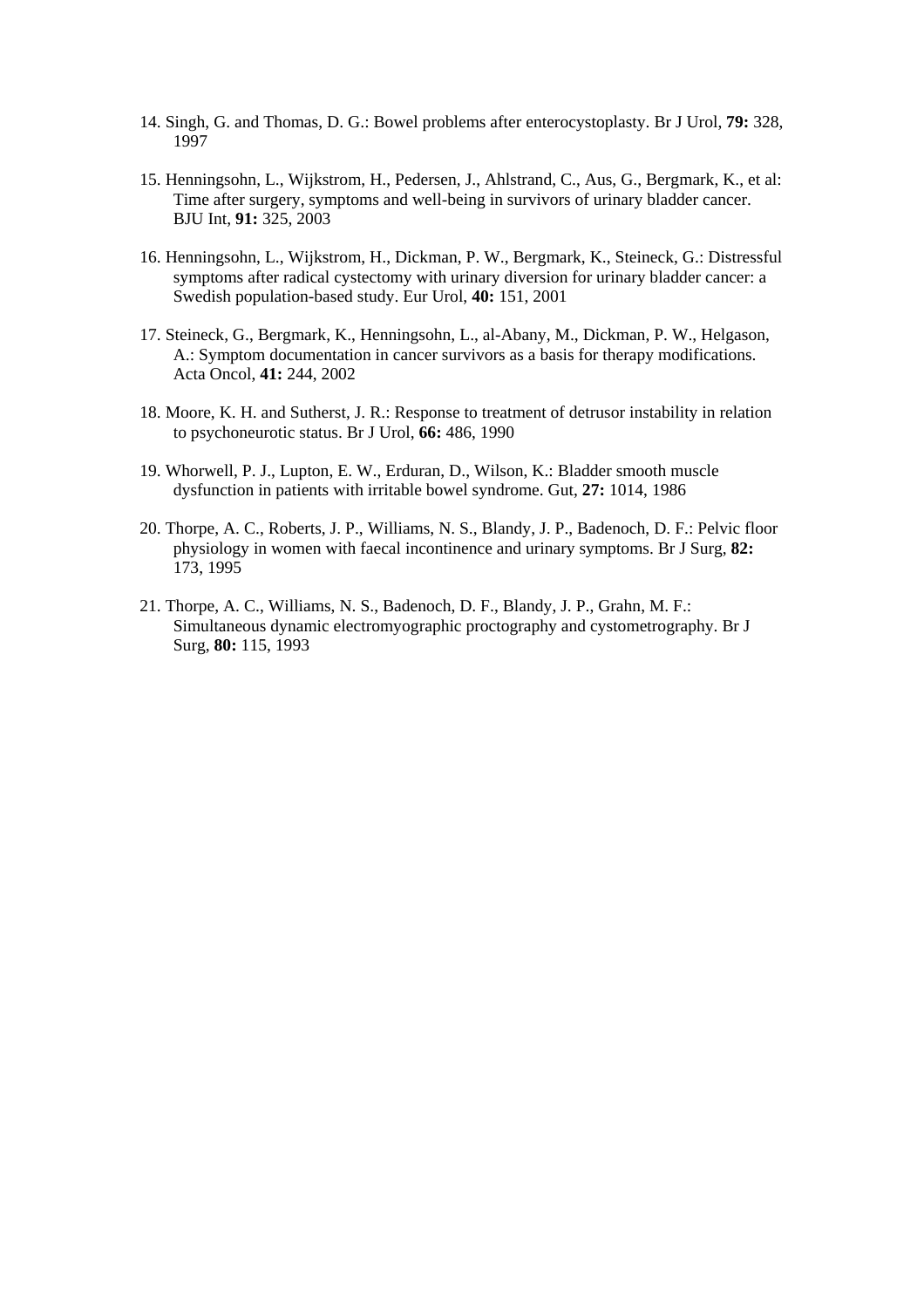|                                  | Diarrhoea<br>$N = 88$ | Flatus leak<br>$N = 74$ | Faecal<br>urgency<br>$N = 85$ | Explosive<br>diarrhoea<br>$N = 45$ | Bowel opening<br>at night<br>$N = 90$ |
|----------------------------------|-----------------------|-------------------------|-------------------------------|------------------------------------|---------------------------------------|
| Asymptomatic at both time points | 54 (61.6%)            | 33 (44.6%)              | 48 (56.4%)                    | $27(60.0\%)$                       | 68 (75.5%)                            |
| Symptomatic at second time point | $12(13.6\%)$          | $17(23.0\%)$            | $10(11.8\%)$                  | $7(15.5\%)$                        | $10(11.1\%)$                          |
| only (within last 8 years)       |                       |                         |                               |                                    |                                       |
| Symptomatic at first time point  | $6(6.8\%)$            | $9(12.2\%)$             | $10(11.8\%)$                  | $4(9.0\%)$                         | $7(7.9\%)$                            |
| only (8 years ago)               |                       |                         |                               |                                    |                                       |
| Symptomatic at both time points  | 16 (18.0%)            | 15 (20.2%)              | 17 (20.0%)                    | 7(15.5%)                           | $5(5.5\%)$                            |

**Table – 1:** Within patient change in prevalence of bowel symptoms over time (All Groups)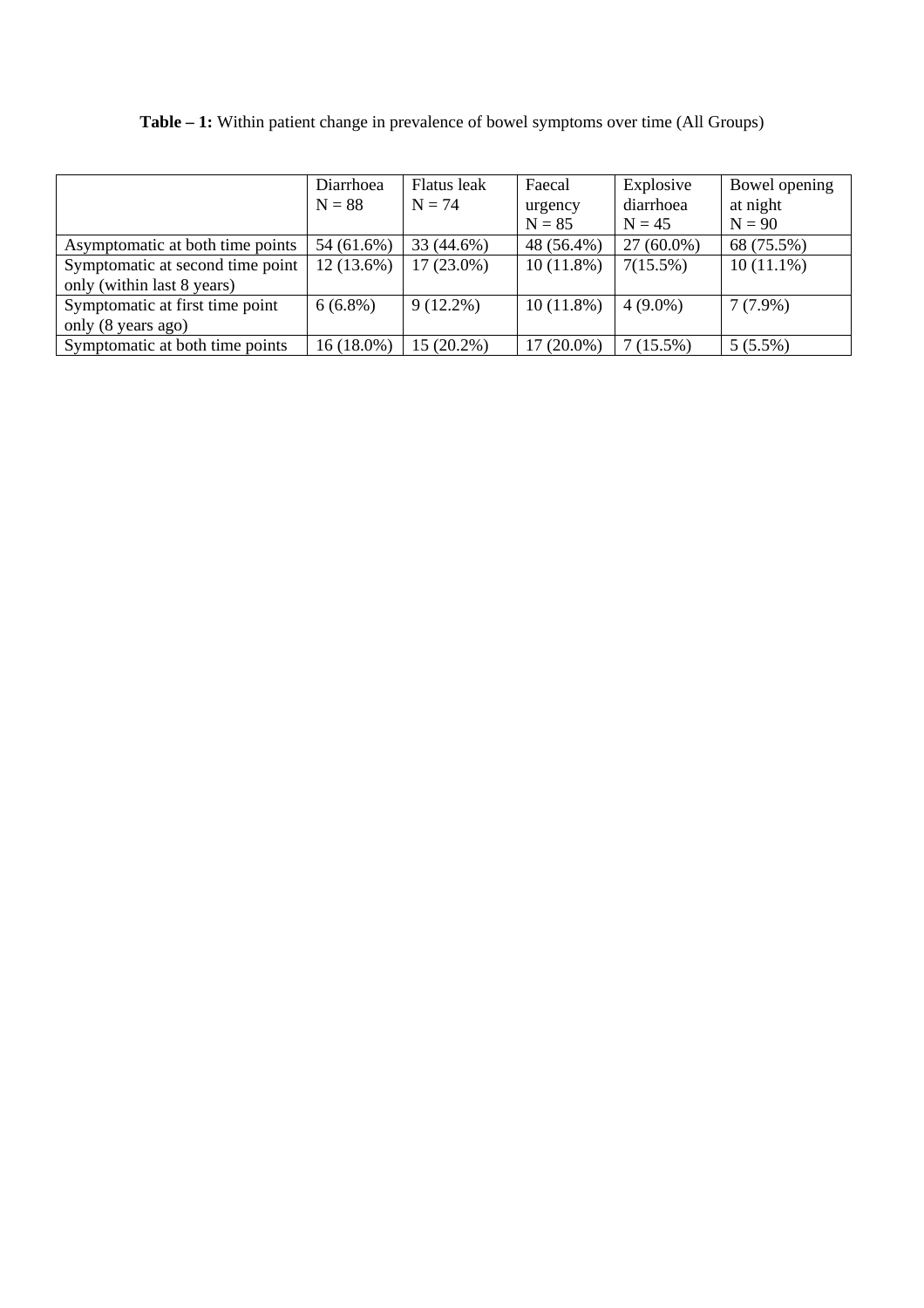**Table – 2:** Incidence of bowel symptoms in different patient groups in 1997 and 2005.

| <b>Bowel</b><br><b>Ileal conduit</b> |       | <b>Clam – Detrusor</b> |             |          | Neurogenic bladder |             | <b>Other</b> |                 |  |
|--------------------------------------|-------|------------------------|-------------|----------|--------------------|-------------|--------------|-----------------|--|
| <b>Symptoms</b>                      |       |                        | instability |          |                    | dysfunction |              | reconstructions |  |
|                                      | 1997  | 2005                   | 1997        | 2005     | 1997               | 2005        | 1997         | 2005            |  |
| Diarrhoea                            | 8/68  | 8/43                   | 19/28       | 10/17    | 11/25              | 9/18        | 4/28         | 3/18            |  |
|                                      | (12%) | (19%)                  | (68%)       | (59%)    | (44%)              | $(50\%)$    | (14%)        | (17%)           |  |
| <b>Flatus</b>                        | 21/68 | 16/43                  | 14/28       | 7/17     | 13/24              | 13/18       | 7/28         | 6/18            |  |
| Leakage                              | (31%) | (37%)                  | $(50\%)$    | $(41\%)$ | (54%)              | (72%)       | (25%)        | (33%)           |  |
| Faecal                               | 9/64  | 10/42                  | 16/27       | 7/17     | 14/23              | 9/17        | 3/8          | 3/18            |  |
| Urgency                              | (14%) | (24%)                  | (59%)       | $(41\%)$ | (61%)              | (53%)       | (38%)        | (17%)           |  |
| Explosive                            | 6/49  | 10/42                  | 11/24       | 6/13     | 8/18               | 6/17        | 6/26         | 2/18            |  |
| diarrhoea                            | (12%) | (24%)                  | (46%)       | (46%)    | (44%)              | (35%)       | (23%)        | $(11\%)$        |  |
| Bowel                                | 8/69  | 4/41                   | 6/28        | 3/17     | 4/25               | 7/17        | 2/28         | 1/18            |  |
| opening at                           | (12%) | $(10\%)$               | (21%)       | (18%)    | (16%)              | $(41\%)$    | (7%)         | (6%)            |  |
| night                                |       |                        |             |          |                    |             |              |                 |  |
| Faecal                               | 10/65 | 7/41                   | 13/26       | 8/17     | 8/22               | 10/18       | 5/27         | 2/12            |  |
| Incontinence                         | (15%) | (17%)                  | $(50\%)$    | (47%)    | (36%)              | (56%)       | (19%)        | (17%)           |  |
| Regret                               | 5/67  | 2/42                   | 8/28        | 4/17     | 1/24               | 3/17        | 1/24         | 0/18            |  |
| surgery                              | (7%)  | (5%)                   | (29%)       | (24%)    | $(4\%)$            | (18%)       | (4%)         |                 |  |